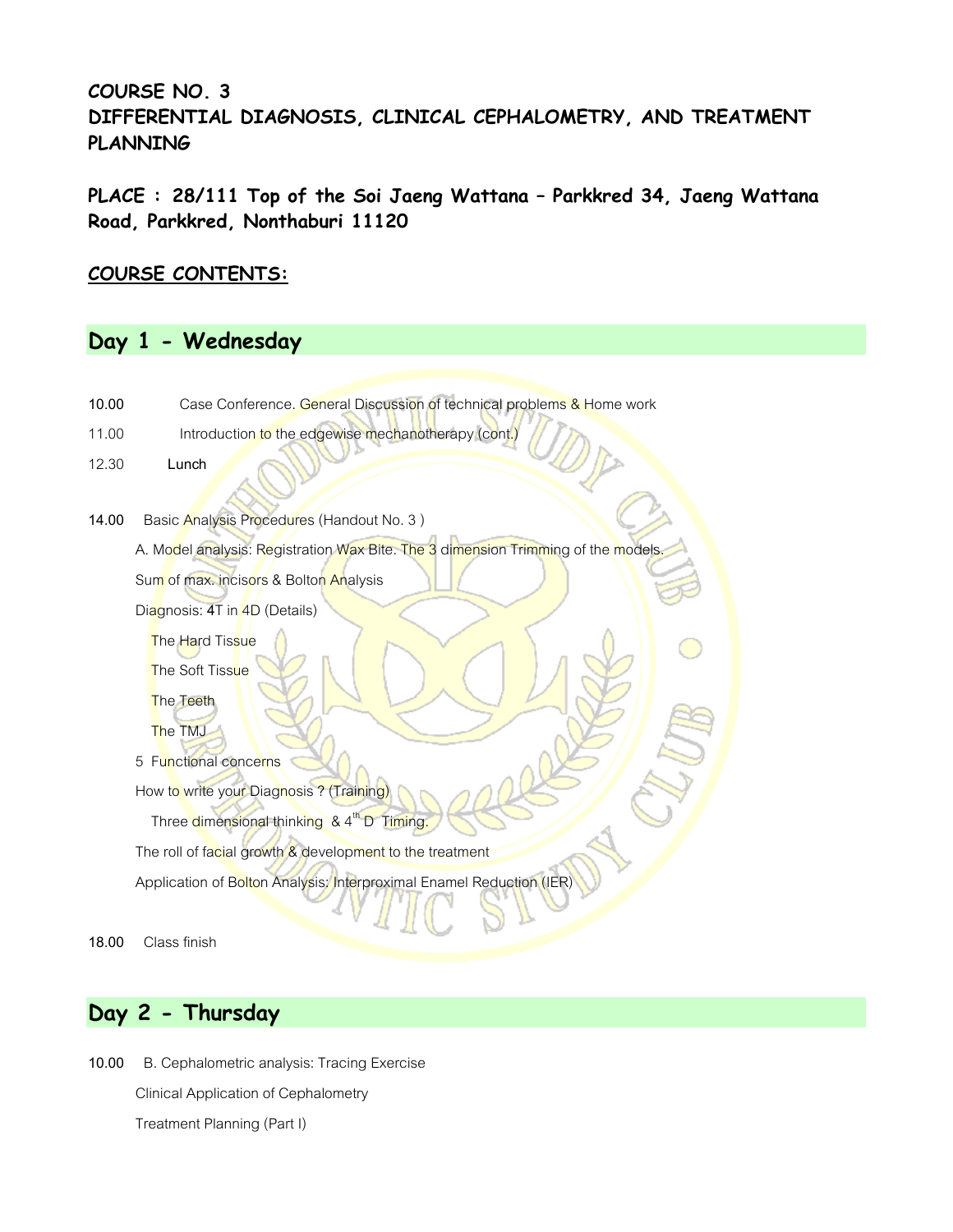How to write your Treatment Planning?

Decision making: Ex- vs Non-extraction Therapy

#### **12.30 Lunch**

14.00 Treatment Planning (Part II)

Which teeth to be extracted? And When

How to plan your Anchorage?

Molar and Canine relationship: Class I with Bilateral Symmetrical Canine Guidance

Key: Dentoskeletal - Relationship in the anterior segments

**Wire bending exercises** for fine tuning of the occlusion / over-correction:

0.016"x0.022" TMA or 0.016" x 0.016" SS the finishing arch wire (FAW)

**5. The Retention Phase** and The Design of Retainers

Max. wrap around retainer

Max. one piece positioner, positioner for Max. and Mand.

Max. 1+1 or 2+2 or  $3+3$  fixed retainer (direct/indirect technique)

Mand. 3-3 fixed retainer (indirect & direct technique)

Mand. 6-6 fixed retainer with Spikes. Bonding of Spikes

**18.00** Class finish

## **Day 3 - Friday**

- **10.00** Wire bending exercises: Contraction arch wires (CAW) 0.016" x 0.016" SS CAW 0.016" x 0.022" SS CAW with direct and indirect torque 0.017" x 0.066" SS CAW with direct and indirect torque CAW with different types of Loops
- **12.30 Lunch**
- **14.00** Treatment Planning (Part III)

Class I Treatment

Class II Treatment

Class III Treatment

Early treatment

Corrective Treatment